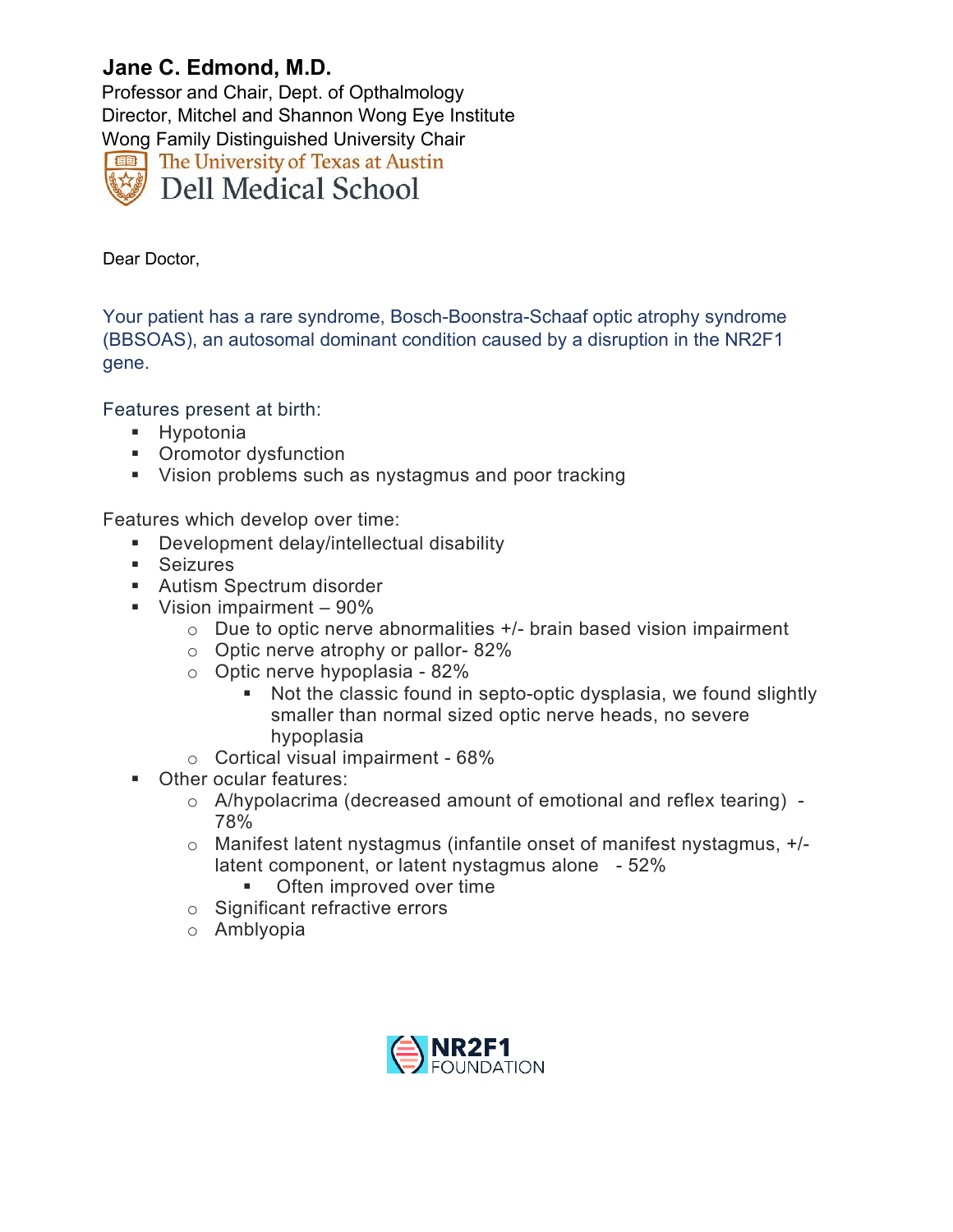## Suggested evaluation

## Targeted History

- History of abnormal visual function?
	- o Is it suggestive of CVI?
		- Abnormal vision with normal or mildly abnormal ocular findings
		- As infants, light gazing
		- **EXECUTE:** Difficulty locating objects in a crowded field
		- Variable visual attention, especially in unfamiliar environment
		- **Preference for high contrast objects**
- History of nystagmus?
- History of abnormal volume of reflex tearing?

Targeted Exam

- Visual acuity (test which is appropriate for patient's age and understanding)
	- o Teller acuity cards, Allen pictures, LEA, HOTV, Snellen
	- o Color vision (indicator of optic nerve function)
- **External exam** 
	- o Manifest nystagmus? Latent component?
- **Pupil reactivity** 
	- o Poorly reactive, APD?
- **v** Visual fields
	- o Nonspecific abnormalities due to optic nerve abnormalities or CVI
- Intraocular Pressure
	- o Glaucoma was not a finding in our pts
- Anterior segment
	- o Dry eye findings?
		- **Not a feature in our pts**
- Optic nerve
	- o Atrophy? mild or severe?
	- o Mild hypoplasia?
		- **Normal optic nerve diameter** 
			- 3 disc diameters fit in between the center of the optic nerve and the fovea
		- **Mild hypoplasia** 
			- >3 disc diameters fit in between the center of the optic nerve and the fovea